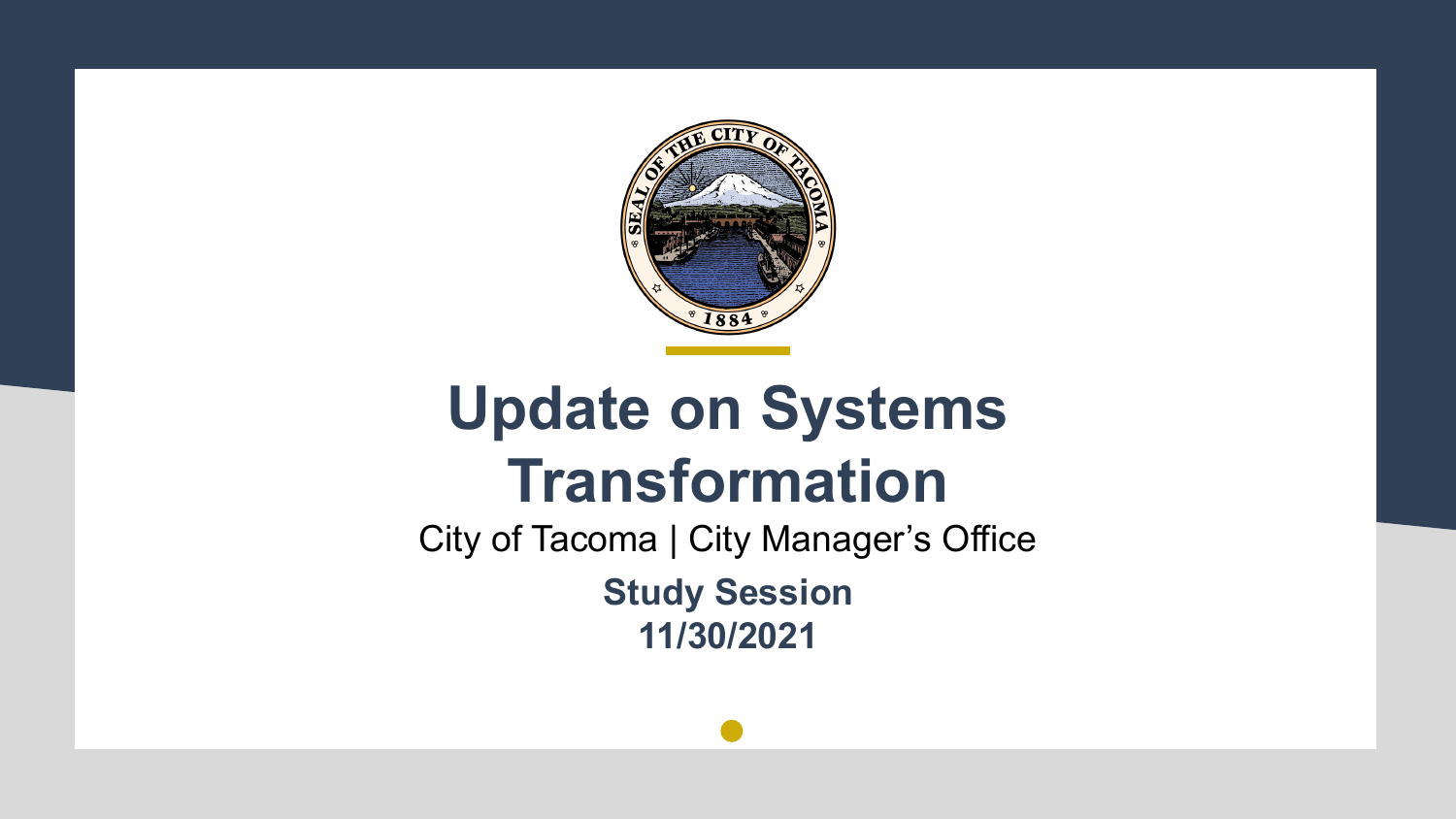#### **Cratitude**



- The "commitment to a comprehensive transformation process that will establish new practices based on community and expert opinion, as well as past reform efforts, centering the voices of those most impacted by systemic racism," (Res 40622) requires efforts large and small, high-profile and unseen by individuals throughout the organization and our community.
- In honor of this season of giving thanks, we'd like to use this transformation update to recognize and appreciate some of those efforts.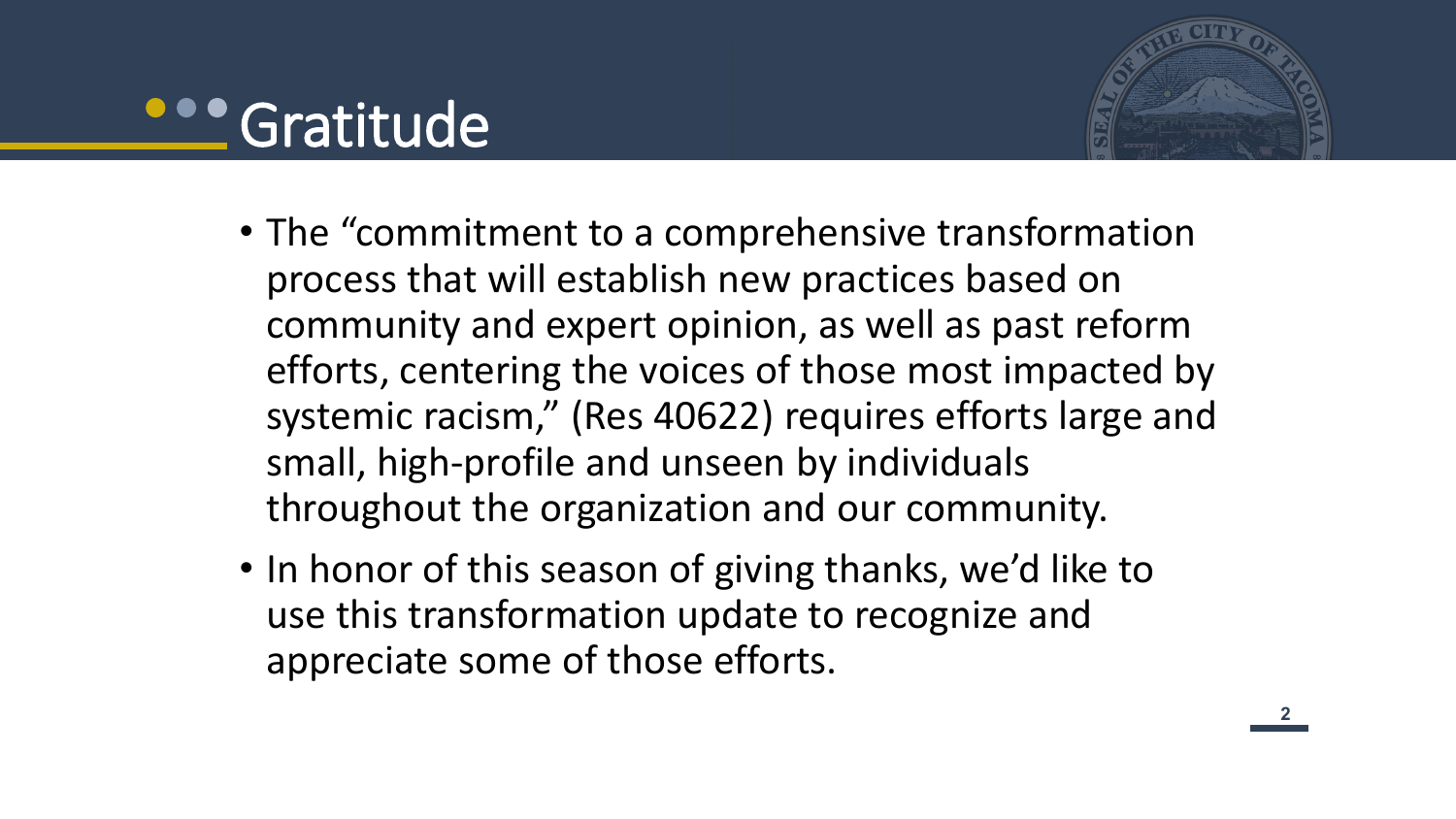## **Cratitude**



- The work is large and small:
	- Large, cross-functional projects to tackle complex organizational issues
	- Deploying new technology, programs, and policies
	- Collaborating with community partners and residents
	- Implementation of consultant-led findings
	- Honoring and implementing existing community inputs
	- Seeking additional community feedback
	- Updates on websites, presentations to Council & committees, and project status reports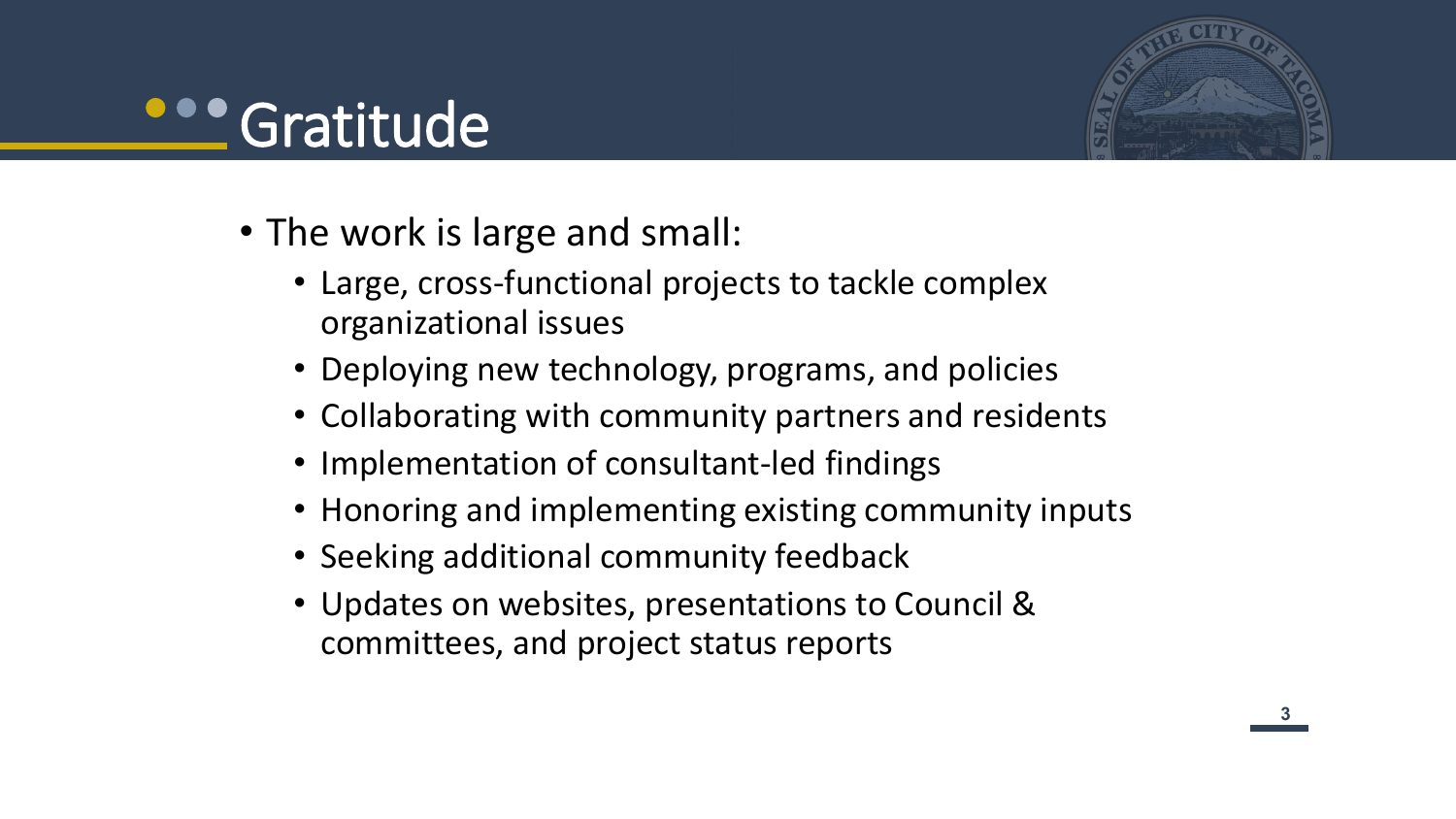



- Passing Resolution 40622 to provide clear guidance and direction to start the city on the path toward becoming an anti-racist organization
- Emphasizing anti-racism in your policy development, feedback to staff, and decision-making processes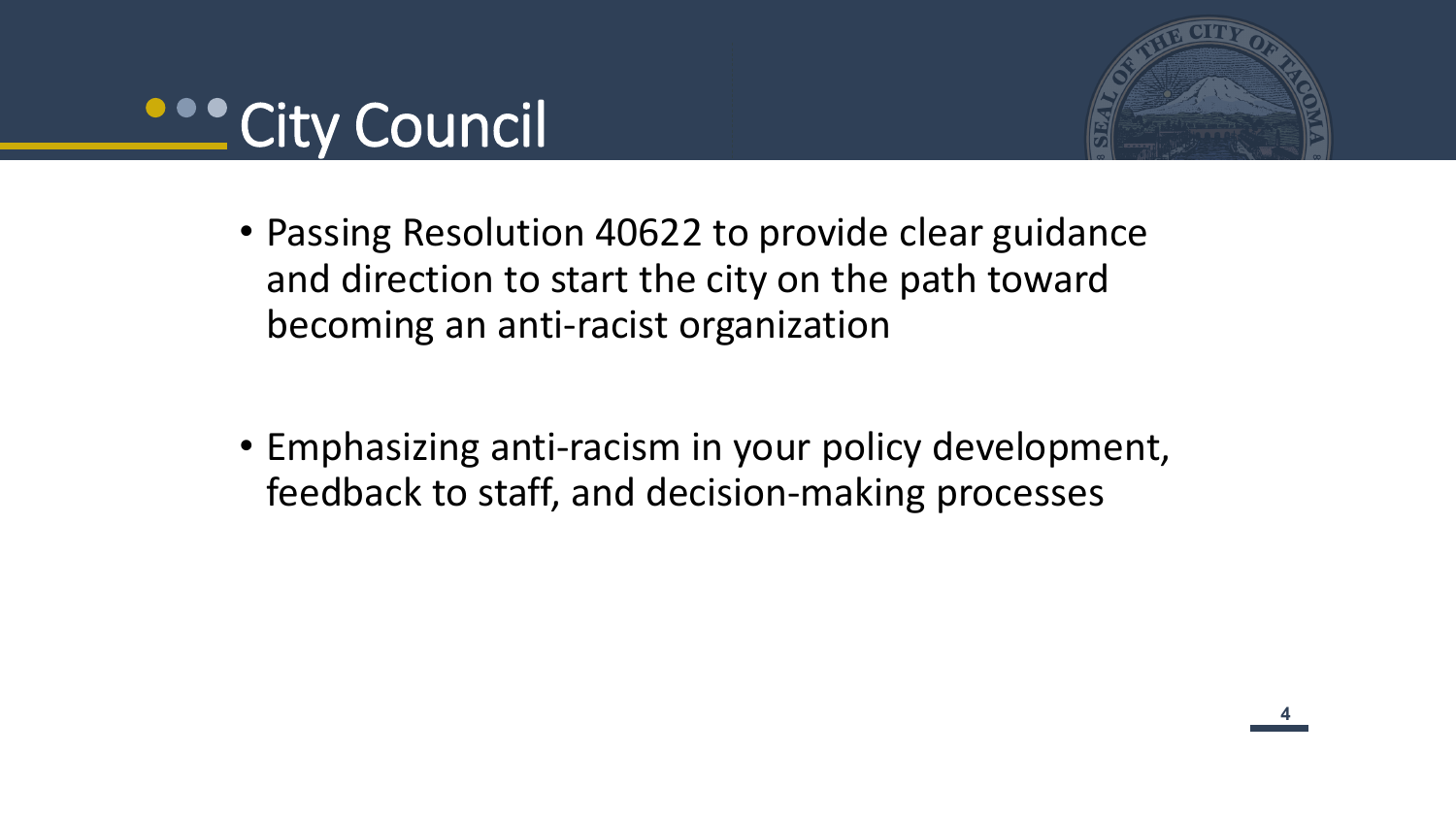## **PROPERTIAL COMMUNITY**



- Regularly showing up to Council Meetings, Community Forums, and other venues to provide input to help shape policy and hold us accountable
- Volunteering to serve on committees, boards, and commissions to help shape policy and push the work of transformation forward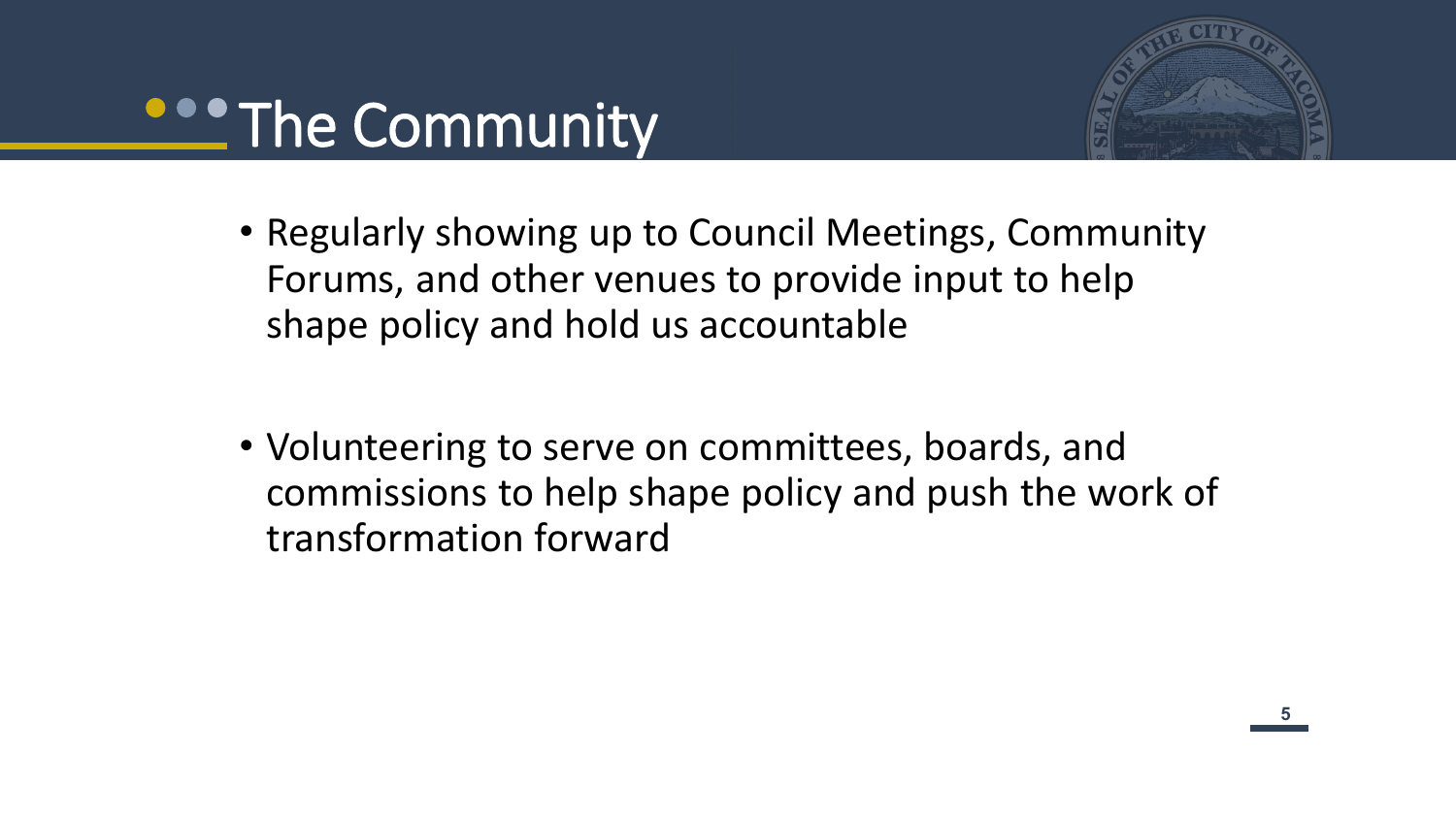



- Building relationships across the community to transform all the systems and institutions the impact all residents of our community.
- Identifying priorities for transformation and building a new, holistic, anti-racist approach to addressing those priorities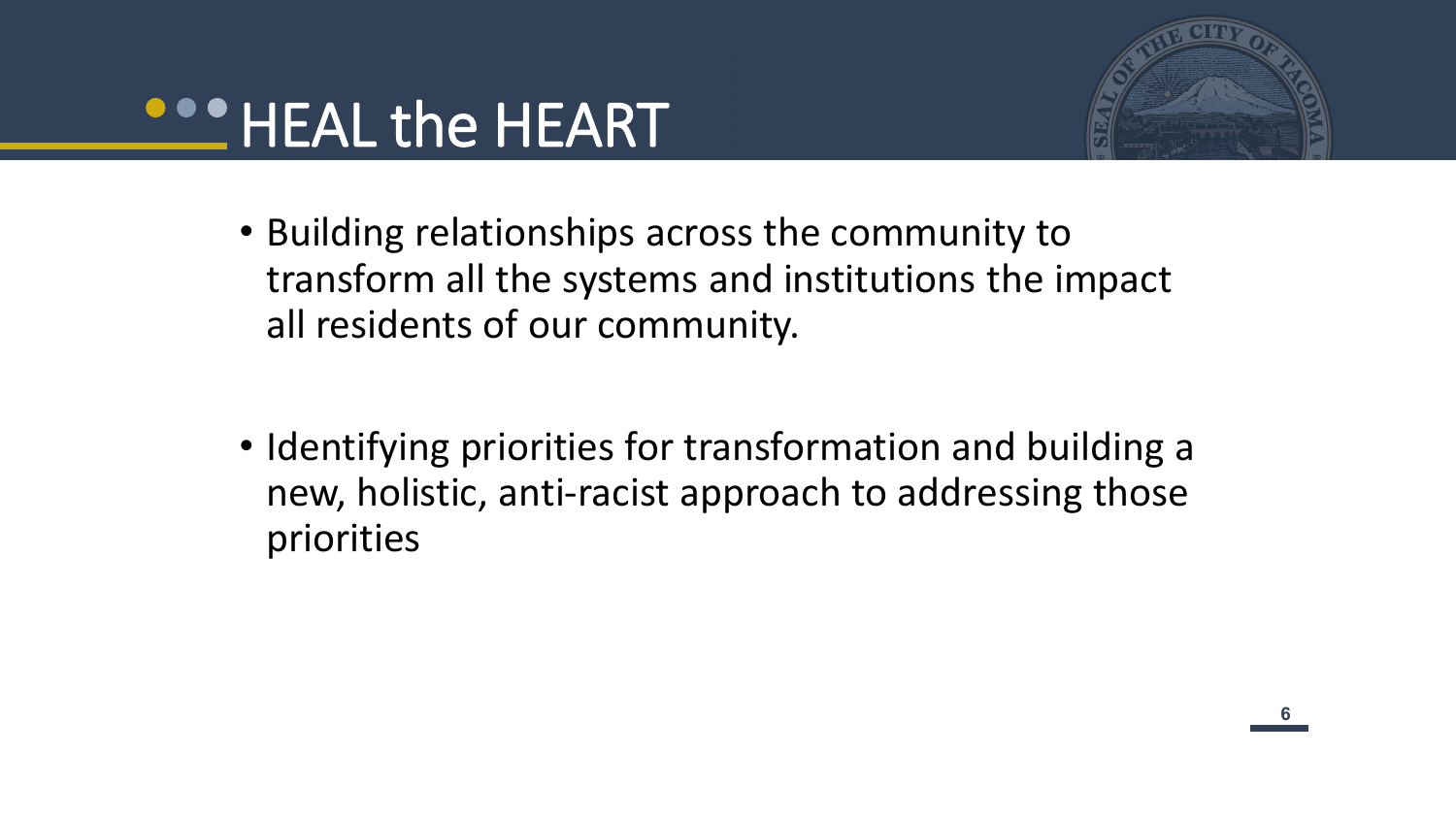# Committees, Boards, and **OCOMMISSIONS**



- Listening to and representing the lived experiences of our community
- Bringing diversity of thought and perspective to our policy development and administrative processes
- Connecting with community partners to broaden our impact and effectiveness in improving outcomes for our residents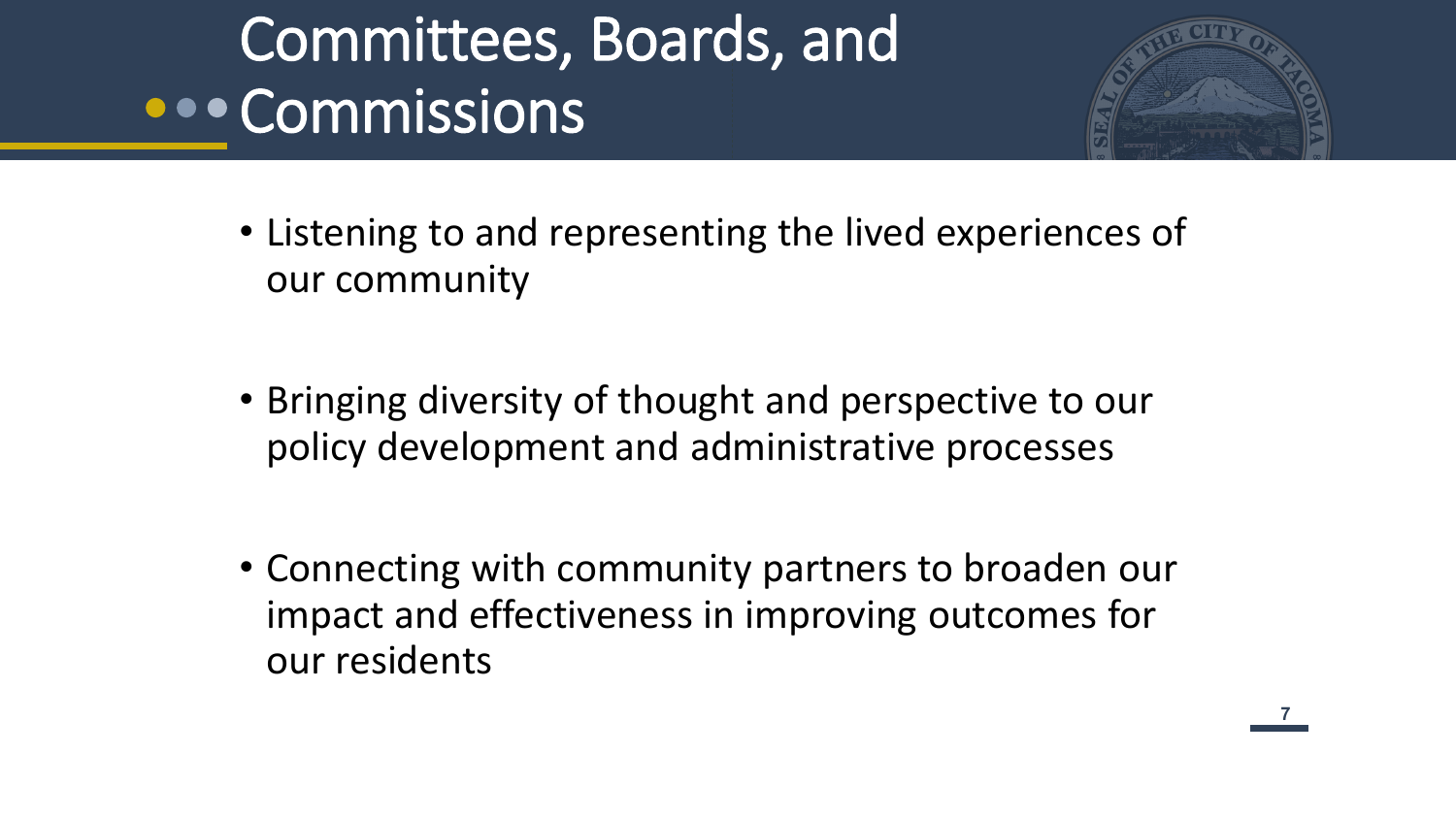# **PROPERTY THE Transformation Leadership Team**

- Leaders from CMO, TPU, MCO, HR, and OEHR
- Establishing and championing citywide anti-racist mission, vision, and values
- Identifying and committing resources to anti-racist transformation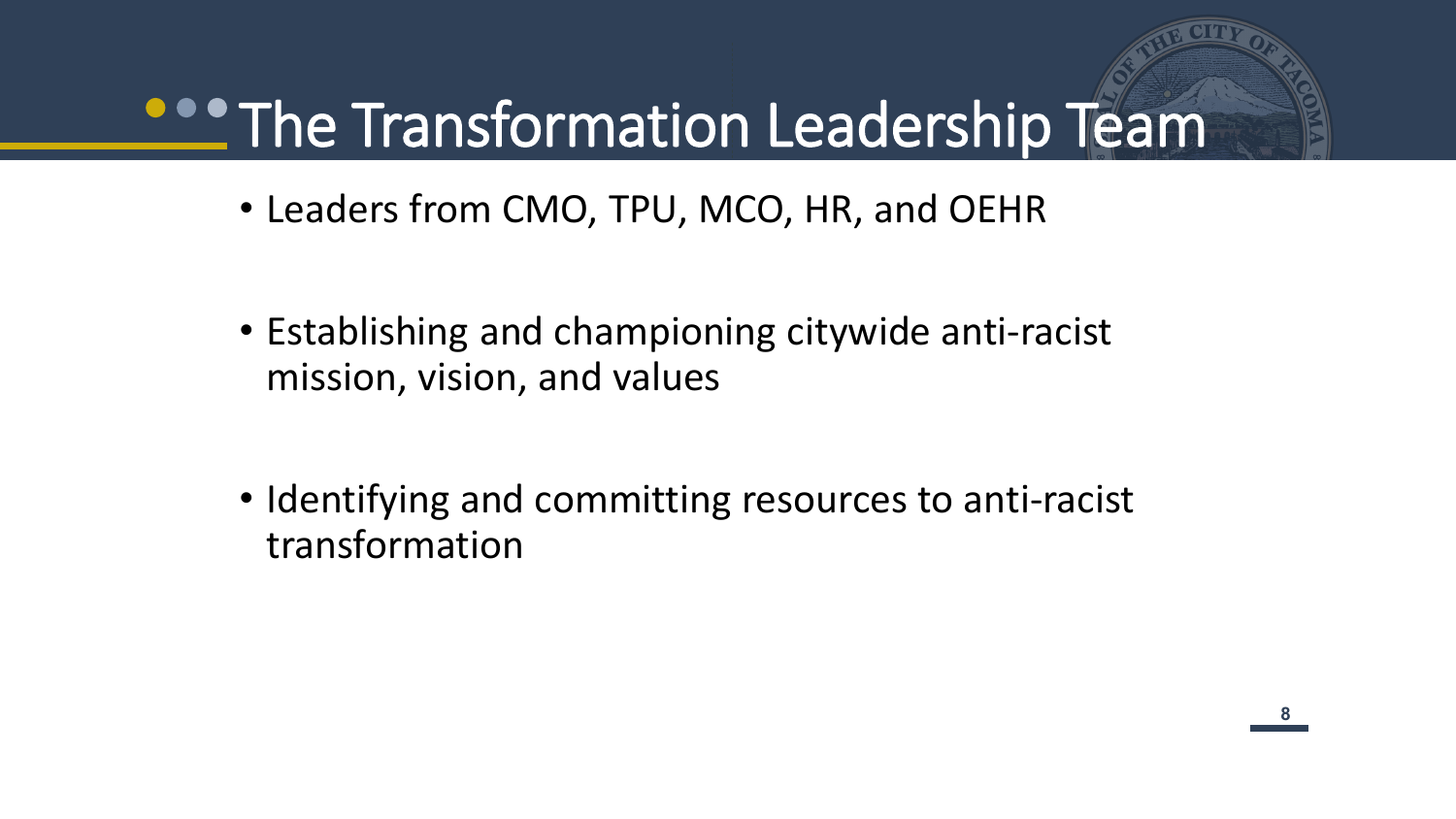## **PROPTITHE Transformation Facilitation Team**

- The Office of Equity and Human Rights (OEHR) for operationalizing the GARE framework and supporting departments in reviewing their operations through the REAP process
- The Media and Communications Office Tacoma 2025 Team for incorporating community engagement, strategic alignment, and policy analysis
- The Continuous Improvement Division for managing the broad portfolio of citywide projects, working with departments to implement solutions, and using the ci4i process to develop robust, systemic improvements.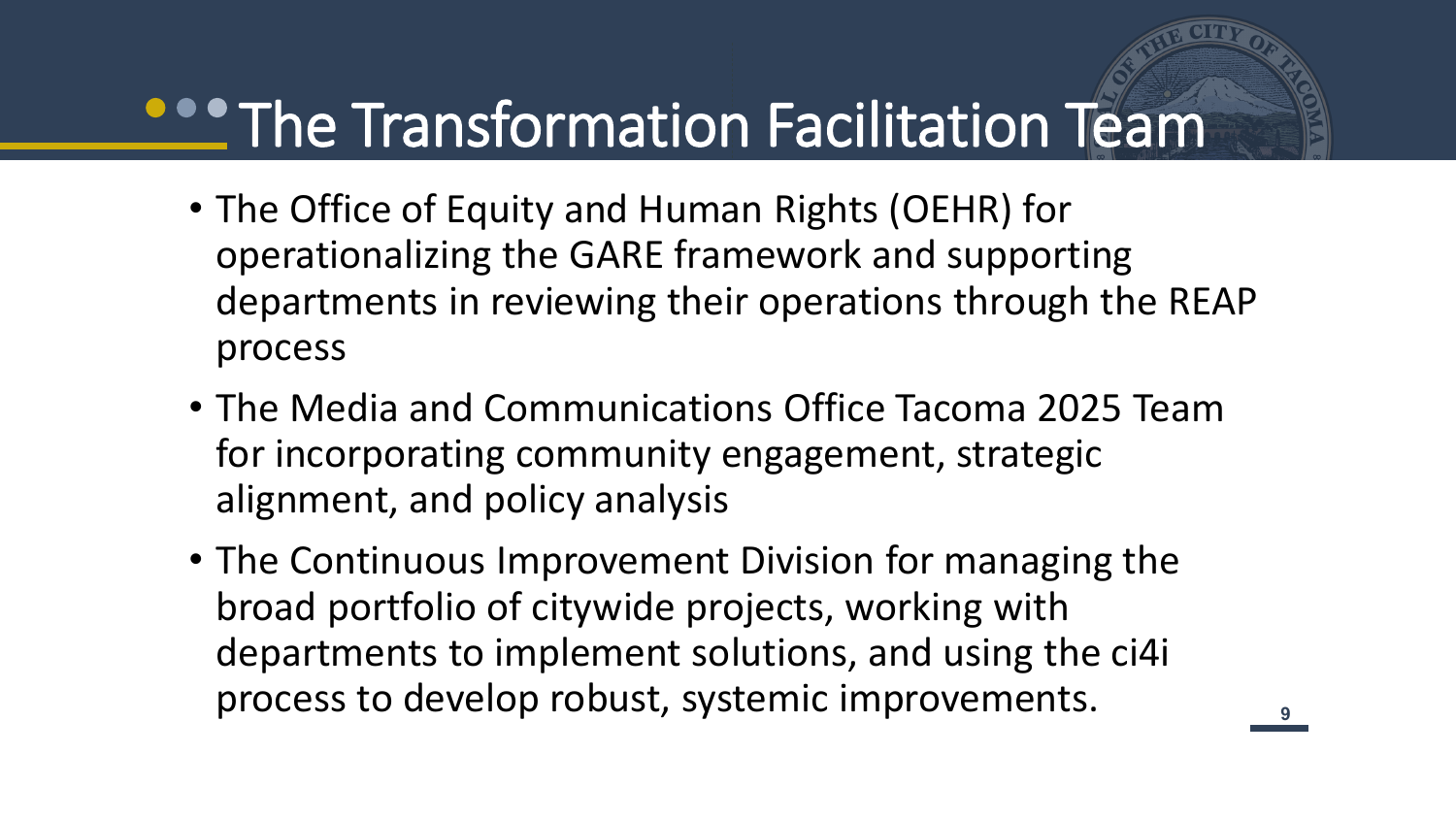# **Properties** Internal Services



- Changing policies, implementing new programs, and transforming an organization requires the largely invisible support of internal services to administer, budget, advocate, purchase, negotiate, consult, review, and otherwise enable and implement the work of transformation.
	- Legal
	- Government Relations
	- Human Resources
	- Media and Communications
	- Purchasing
	- Labor Relations
	- Continuous Improvement
- Office of Management and Budget
- Media and Communications
- Information Technology
- **Finance**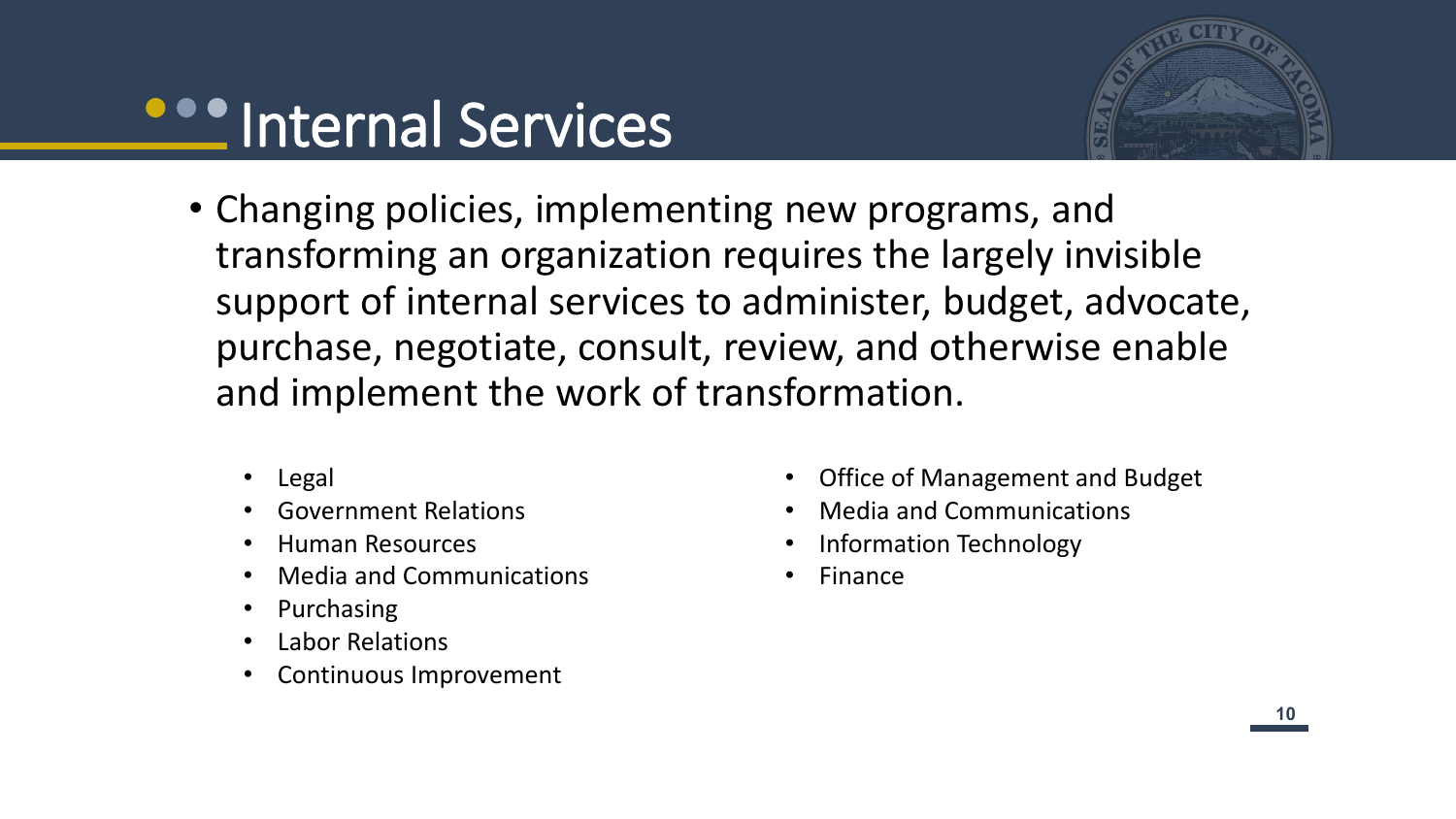

# **Citywide Program Managers**

- Identified over 600 programs that align with our broader anti-racist transformation efforts.
- Work in small ways every day to question old assumptions, review operations, and adjust practices to work toward anti-racist outcomes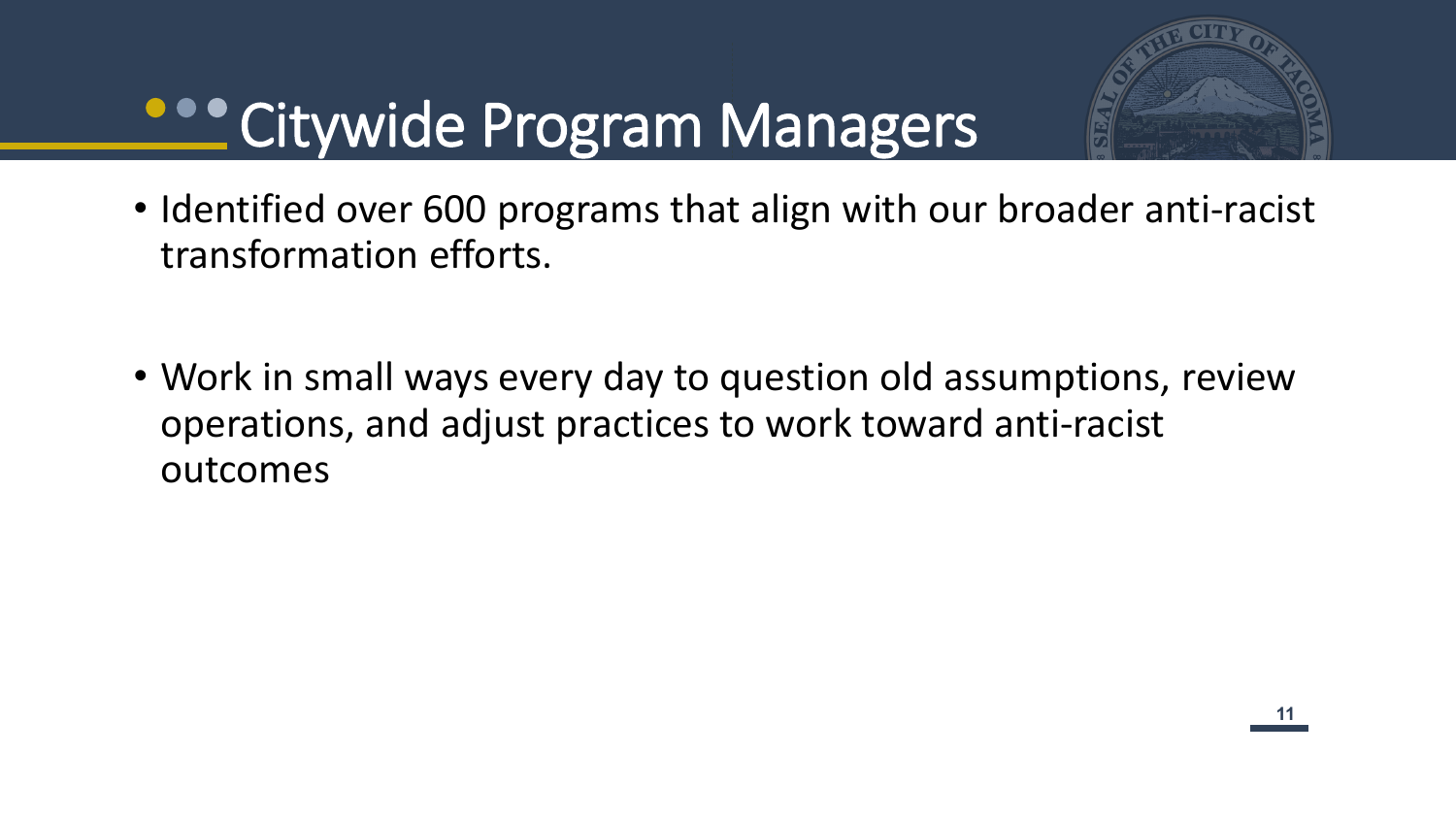## **Citywide Leadership**



- From the executive team to front-line supervisors, managers throughout the organization are developing their understanding of anti-racism and how to lift in their corner of the organization
- Executives investing 15 hours of deep conversation to establish a citywide direction
- All supervisors reading 40622 and engaging in town hall events to understand and begin to apply the organizations anti-racist mission, vision, and values
- <u>**12**</u> • Department leadership teams developing Racial Equity Action Plans (REAPs) and aligning their work plans, budgets, and priorities with the work of anti-racism.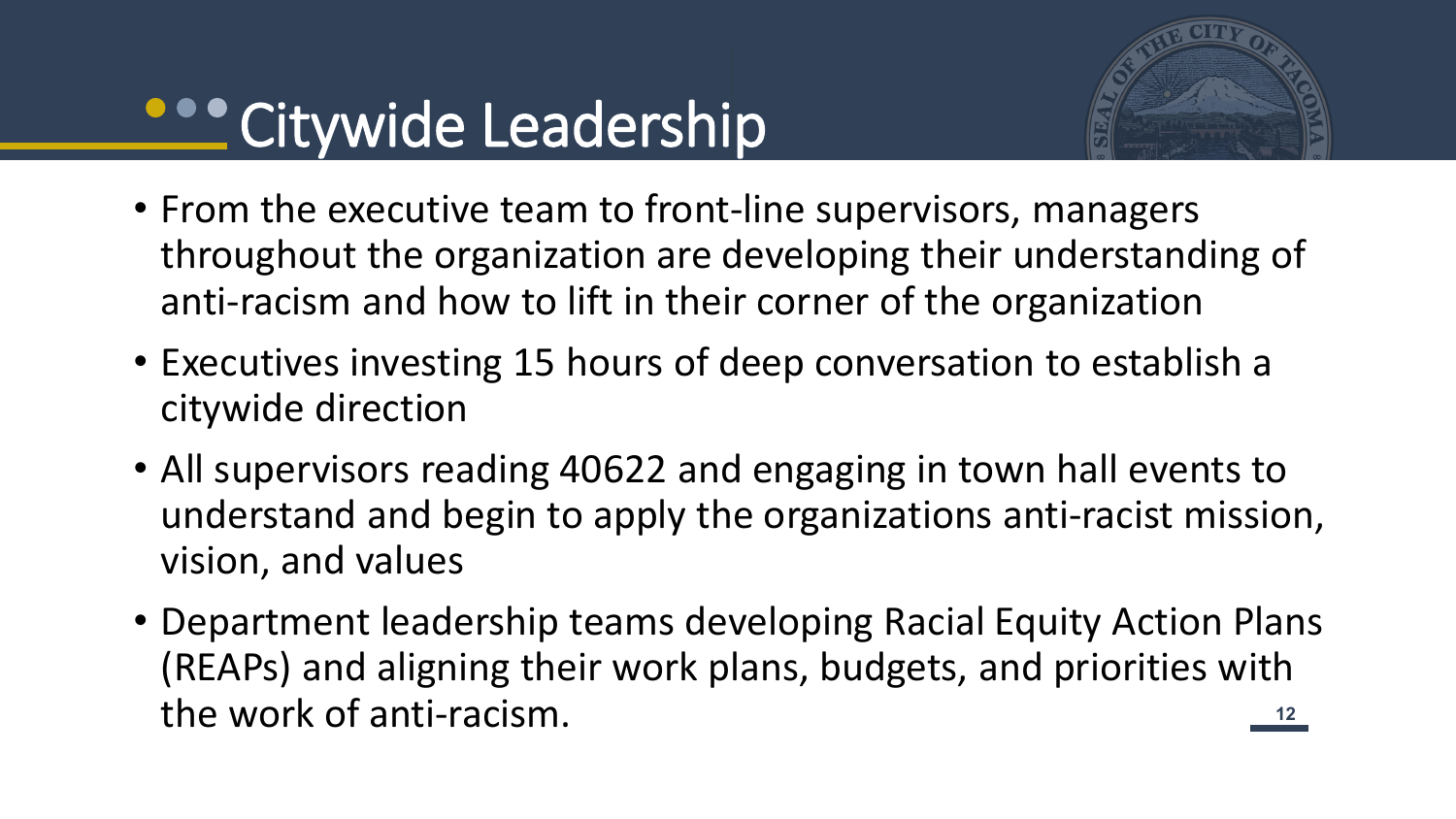# **COO Transformation Timeline & History**

#### **Transformation Timeline**

| <b>Select Project</b><br>(A  )<br>$\blacktriangledown$ | Date<br>Jun 2020 | Nov 2021 |
|--------------------------------------------------------|------------------|----------|
|                                                        |                  |          |
| <b>Priority Area</b>                                   |                  |          |
| (A  )<br>$\check{}$                                    |                  |          |
|                                                        |                  |          |
|                                                        |                  |          |
|                                                        |                  |          |
| <b>O OBRITINE NE THE TREE REPORT</b>                   |                  |          |
|                                                        |                  |          |

Sep 2020 Nov 2020 Jan 2021 Mar 2021 May 2021 May 2020 Jul 2020 Jul 2021 Sep 2021 Nov 2021

| Date                 | Event                                                                                             | Project                                                         | <b>Priority Area</b> | <b>Files</b> |
|----------------------|---------------------------------------------------------------------------------------------------|-----------------------------------------------------------------|----------------------|--------------|
| November 23,<br>2021 | City Council consideration of<br>Resolution approving the 2022<br>citywide state and federal prio | Anti-Racist Legislative Agenda<br>Development (State/Local/Fed) | N/A                  |              |
| November 17,<br>2021 | Chief of Police Candidate panel<br>interviews and reception                                       | <b>Chief of Police Recruitment</b>                              | Community Safety     |              |
| November 16,<br>2021 | <b>City Council Study Session</b><br>Presentation and Interviews                                  | <b>Chief of Police Recruitment</b>                              | Community Safety     |              |
| November 9,<br>2021  | Citywide (GG and TPU)<br>presentation of state and<br>federal priorities to the Joint S           | Anti-Racist Legislative Agenda<br>Development (State/Local/Fed) | N/A                  |              |

- <https://cityoftacoma.org/transform>
- Timeline of transformation activities since passing Resolution 40622:
	- Filter by:
		- Council Priority Area
		- Selected Projects
		- Time period
	- Click on the file icons to see related documents and meeting recordings